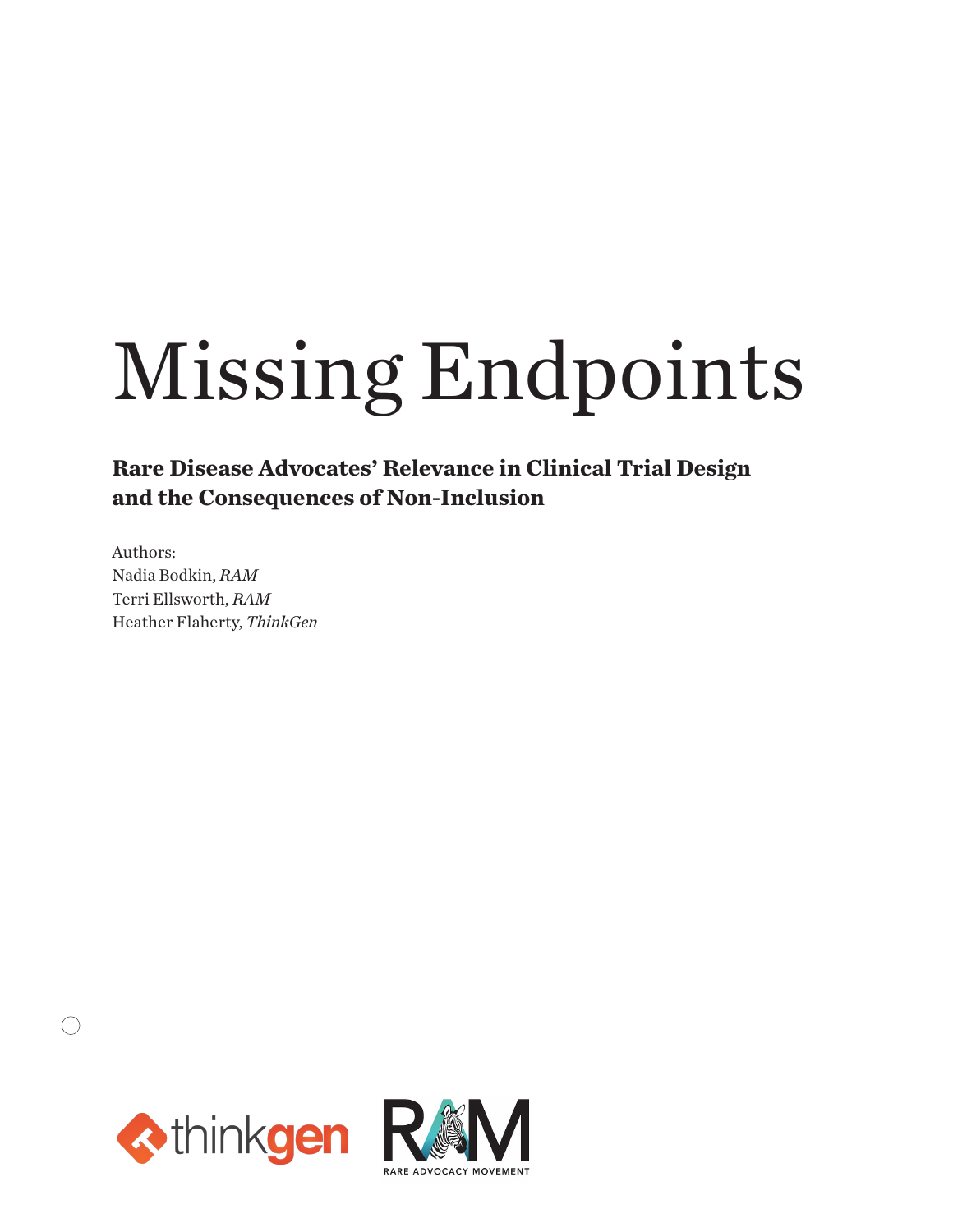## Missing Endpoints February 2019

Rare Disease Advocates' Relevance in Clinical Trial Design and the Consequences of Non-Inclusion

Authors: Nadia Bodkin, *RAM* Terri Ellsworth, *RAM* Heather Flaherty, *ThinkGen*

#### **Introduction**

An estimated 7,000 rare diseases impact nearly 30 million Americans and 350 million people worldwide, according to the National Organization for Rare Disorders (NORD).

A *rare disease* is any disease, disorder, illness or condition afecting fewer than 200,000 people in the United States. Patients are typically diagnosed at a young age and face a clinically progressive and life-limiting prognosis. The National Institutes of Health estimate that half of all rare disease patients are children, and 3-in-10 of these children will not live to see their 5<sup>th</sup> birthday.

Manufacturers of orphan drugs (Industry) are making headway to increase the number of available treatments for rare disease patients. However, even the FDA acknowledges that there are numerous and difcult hurdles to developing clinical trials for rare *In many cases, developing a treatment*  disease patients: *"*

- Populations are small, limiting traditional statistical methods to design and measure safety and efficacy outcomes;
- Small populations introduce many regulatory hurdles; and
- Manufacturing costs are often high due to the complexity of disease-modifying agents that target genetic mutations, the root cause for most rare diseases. As a result, the development of the drug for clinical trial use is very expensive.

*EvaluatePharma* estimates the orphan drug market will increase 11% annually for the next decade, with the potential to reach more than \$2.5 billion in sales. To put this in context, the entire pharmaceutical market expects to grow by 6.4% during the same period.

Rare disease communities are generally encouraged by Industry's efforts but are often frustrated by the clinical development process. While seen as critical partners in the drug development process, they, along with their families and advocates, are routinely absent when clinical research programs are designed. In particular, rare disease advocates, many who spent decades researching and advocating on behalf of their community, are either often left out or are brought in too late.

*for a rare disease can be especially hard and present unique challenges. Each success is the end of a long uphill climb. It requires the concerted eforts of many stakeholders, including scientists, product developers, regulators, policy makers, and of course, the energy and organization from patient advocacy groups."* 

*— FDA Commissioner Scott Gottlieb, MD*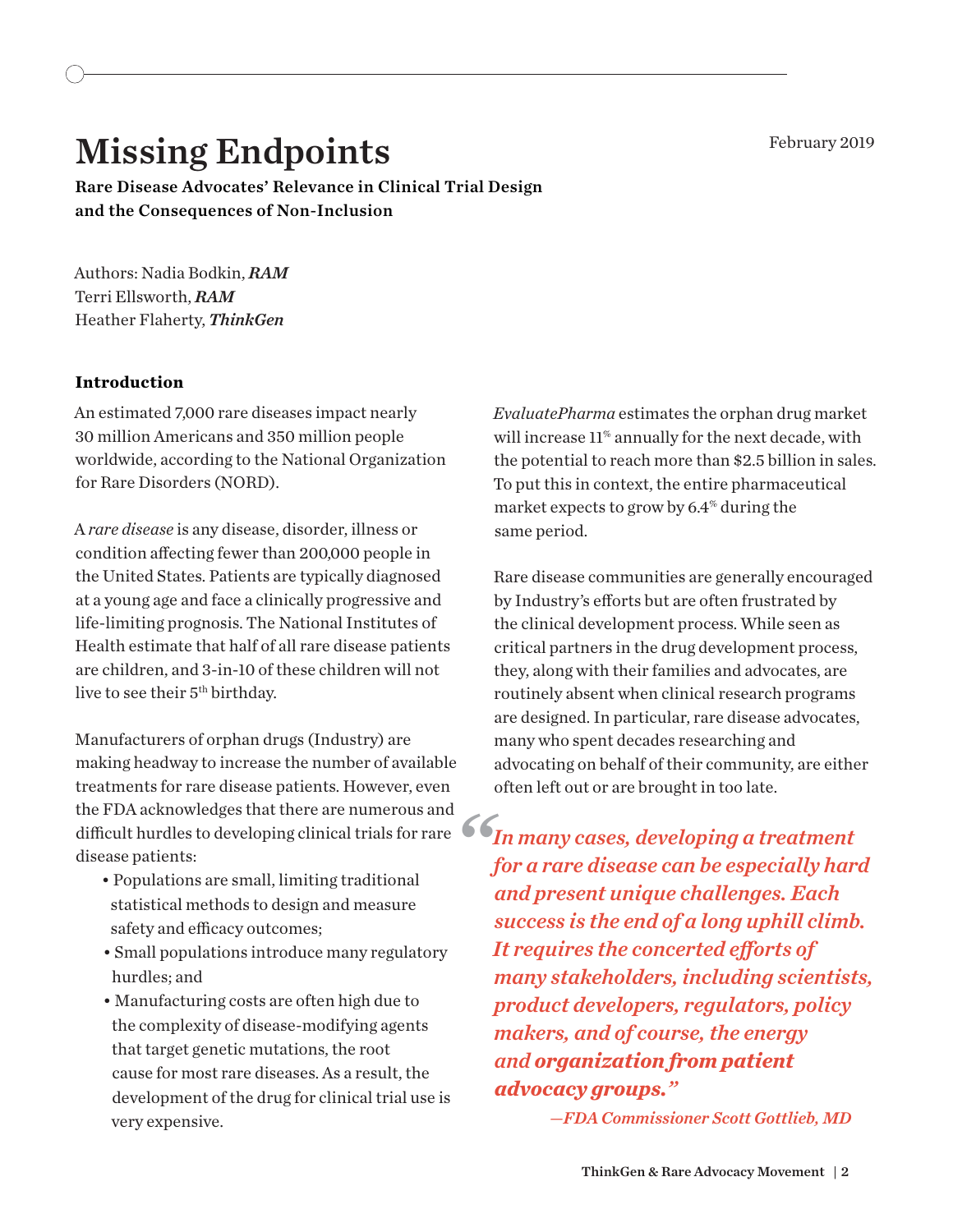Clearly, the stakes are extraordinarily high for orphan drug developers. At the same time, the financial and emotional investments patients and caregivers make to participate in clinical trials are extensive. In many cases, a clinical trial represents a patient's best hope for a 'normal' life or even life itself. The results also impact the rare disease community represented in the trial, as treatments are 'rare' for rare disease patients.

Even with stakes this high, trials often fail to measure functional outcomes that reflect patients' *greatest unmet needs*. Failure to identify outcome measures that capture what patients' value most contribute to delays, or worse denials, to diseasespecific therapy. The inclusion of patient advocates could mitigate the risk of missing endpoints. Further, advocates communicate the importance of clinical trial participation which, in turn, improves clinical trial enrollment and retention.

The current paradigm of clinical research design begs the question: *What is a missing endpoint worth?* More importantly, how can Industry be convinced to include advocates early and often in the clinical design process. The authors of this paper lay the foundation for what Industry has to gain by including rare disease patients and advocates in the clinical trial design.

#### **Clinical Trial Design: Begin with the End in Mind**

Anne Pariser, M.D., former Associate Director for Rare Diseases, FDA, wrote in 2014, "Begin with the end in mind." Here, she acknowledges disease natural history is a critical element of any clinical development program; however, diseases with a low prevalence inherently come with significant knowledge gaps. Industry must review available natural history data *and* be prepared to conduct

natural history studies to develop a robust scientific foundation upon which to build a clinical research program.

#### **Laying the Foundation**

As Pariser suggests, natural history studies give scientists and researchers a better estimate of the prevalence of the disease, help identify potential biomarkers, afect clinical outcome assessments, and determine the feasibility of established assessments for clinical trials. Sufficient natural history studies must identify:

- Incidence and prevalence;
- Phenotypic diferences;
- Causes of morbidity and mortality;
- Impact on quality of life; and
- Cultural differences and other difficult-tomeasure obstacles that may impact response to therapy

Without sufficient natural history data, Industry cannot move forward with identifying clinically meaningful outcomes for the study patient population and must conduct its own research.

#### **Identifying Sources of Information**

Natural history information can come from multiple sources, including literature reviews, meta-analyses, and patient chart audits. However, direct communication with patients and caregivers is often overlooked as an important source of natural history. Industry can easily facilitate this through a Rare Disease Advocate (RDA) partnership. As a trusted entity, professional advocates provide a bridge, bringing together Industry and Community to close the information gaps. An RDA partnership also lets patients and advocates lend their voice to the clinical design process and helps Industry avoid pitfalls when informing hypotheses that drive the selection of clinical trial outcome measures.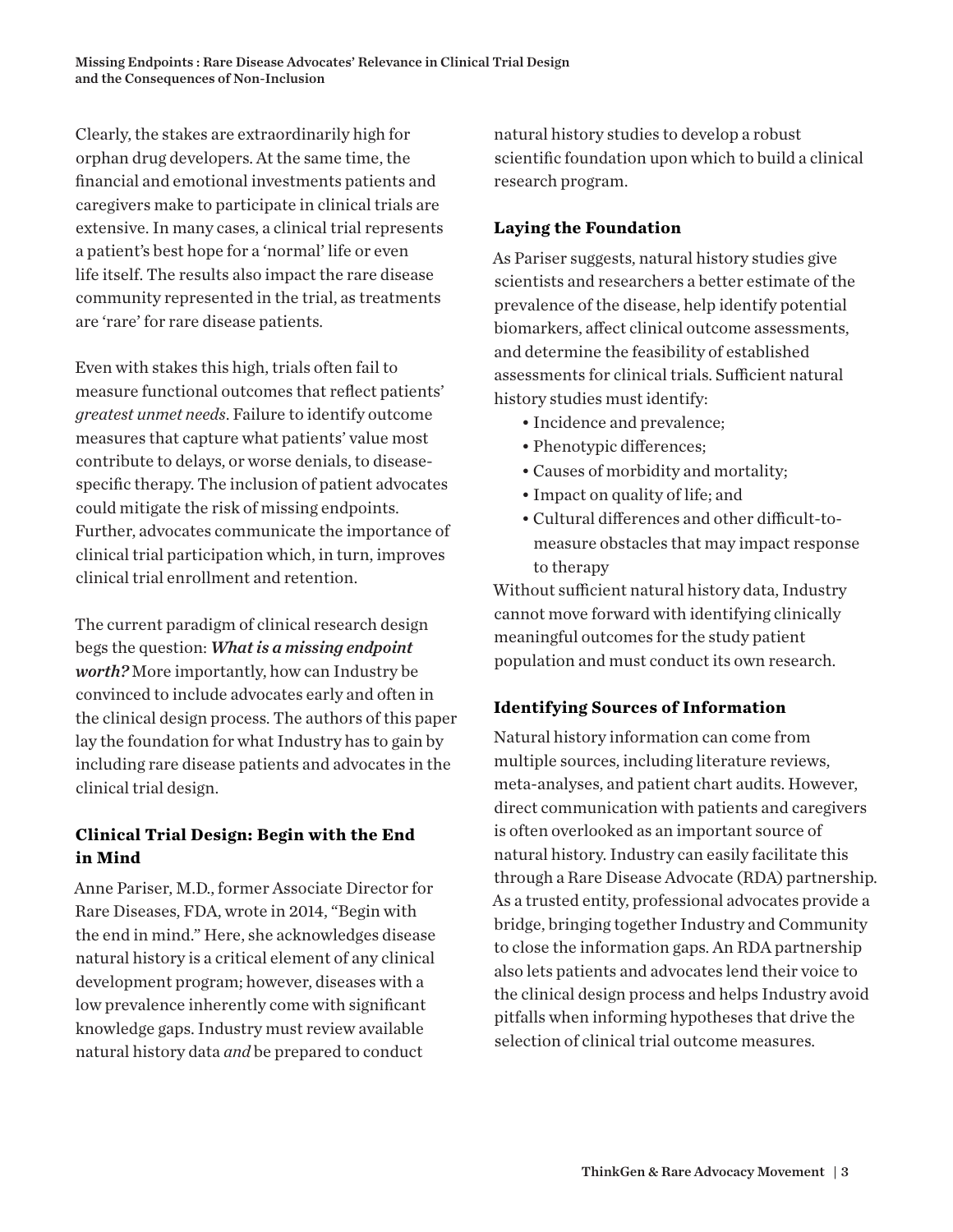#### **The Path to Optimal Endpoint Selection**

Clinically relevant endpoint selection should include diferentiating measures that are also meaningful to patients and caregivers. This model leads to the identification of endpoints that ofer the best chance of clinical success and community support. The use of patient-reported outcomes (PROs) is not a new concept; however, its adoption by Industry has been slow and fragmented. The main reason is that most manufacturers do not have an internal infrastructure (staf, resources, plans) to support an Industry-Advocacy partnership early in the trial design process.

## **Industry & Advocate Partnership–Figure 1**

Pre-Trial: Identifying Optimal Clinical Trial Endpoints

**Step 1 Develop the Partnership:** Recognition by Industry of the value of partnering with Advocate(s) and Patient Community by allocating staf and budget to initiate and maintain partnership



*Figure 1. illustrates the elements of a successful partnership during and after natural history review.* 

*You need Industry to take these treatments across the finish line, but you need the patient too. You have to work together, especially in rare disease. You need more conversations about the patient experience. If you really study the natural history of the disease, you'll find your endpoints. You'll know what the disease outcomes will be, because natural history will guide trial design." — Kari Rosbeck, President and CEO, Tuberous Sclerosis Alliance "*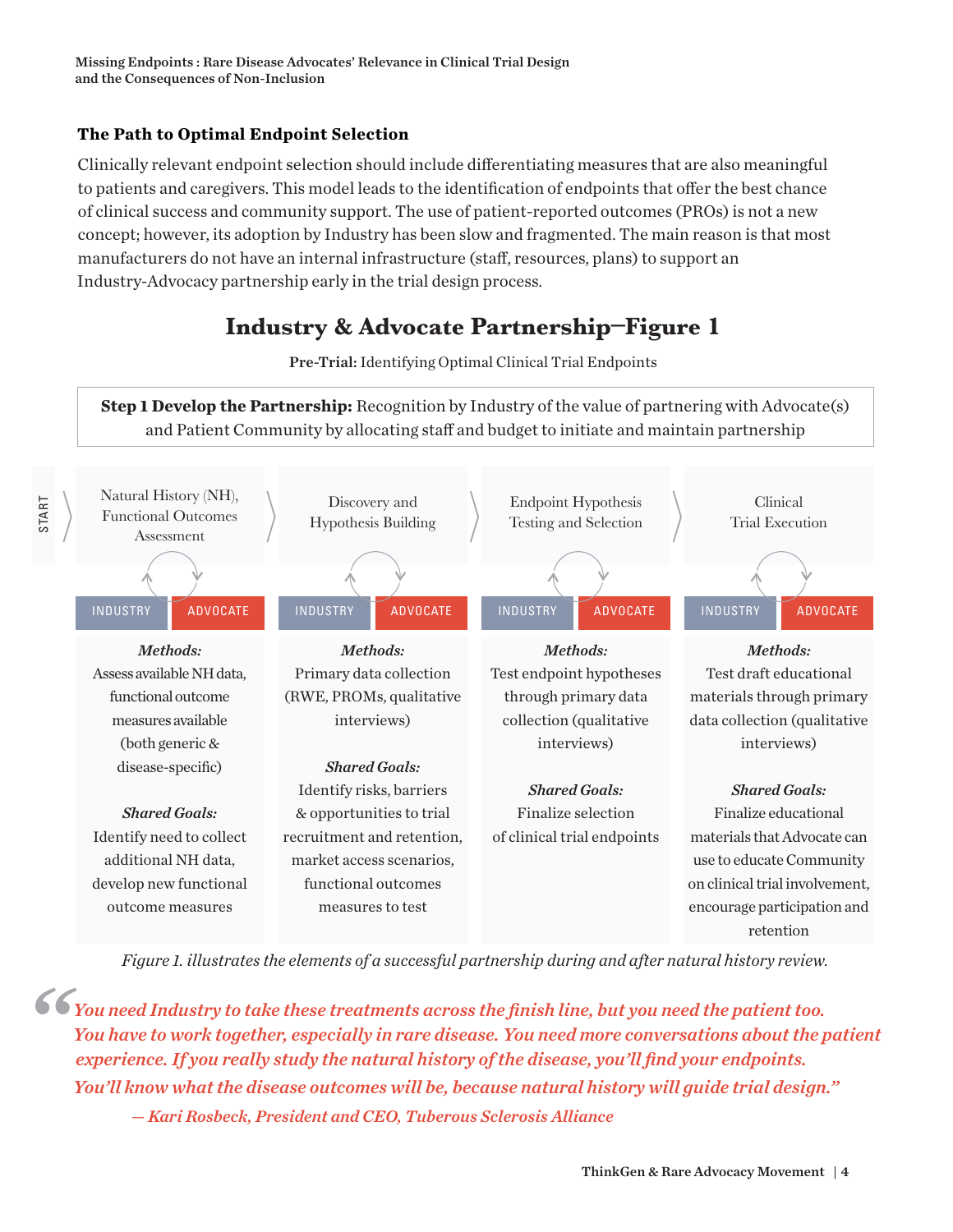Industry would have an easier time utilizing RDA resources and community networks if they incorporated this relationship into their protocol and budgets. For example, putting RDAs into a strategic plan automatically creates KPIs and other measurements that are visible to senior leadership. A budget legitimizes the importance of the Industry-Advocacy partnership internally and extends goodwill throughout the rare disease community.

Rare disease research is challenging, and the community often has specific needs that make it even more difficult. Historically, Industry has relied on casual encounters with little follow-up to capture Advocacy and Community input into clinical trial protocols. This is a missed opportunity because once protocols are approved by the FDA it is too late to course correct.

This too-little-too-late model lacks foresight, and as witnessed in several recent clinical trial failures, it is not enough to overcome the unique challenges inherent in rare disease. With this in mind, Industry must develop a plan to systematically capture input at specific points in time. Advocacy and Community should be brought into the design process early and engaged with often to avoid unnecessary delays, unforeseen costs, and ultimately meet the desired outcomes that benefit all stakeholders.

*We proactively asked Rett parents, what do you want to see, what are some of the challenges to trial participation? We used this information to design our clinical program protocols. It didn't stop there. We went back and discussed the protocol design with parents. From there, we knew that we had to reduce the number of visits for the trial because travel is terrible for a child diagnosed with Rett. So we designed a program where some clinic visits were replaced with phone calls and in-home reviews."*

*"*

 *— Christopher U. Missling, PhD,Anavex Life Sciences Corp.*

## **Industry & Advocate Partnership–Figure 2**

*Pre-IND / FDA Approval Process*

### **Step 2 Continue The Partnership:**

Preparation for commercialization through key stakeholder engagement

| Payers                             | <b>FDA</b>                         | Patients and<br>HCPs               |
|------------------------------------|------------------------------------|------------------------------------|
| <b>INDUSTRY</b><br><b>ADVOCATE</b> | <b>INDUSTRY</b><br><b>ADVOCATE</b> | <b>INDUSTRY</b><br><b>ADVOCATE</b> |
| Methods:                           | Methods:                           | Methods:                           |
| Advocates/                         | Advocates /                        | Primary data                       |
| Community                          | Community may                      | collection                         |
| may opt to share                   | opt to start a social              |                                    |
| information                        | media campaign,                    | <b>Shared Goals:</b>               |
| through written                    | share information                  | Develop unbranded                  |
| letters, video                     | through written                    | and branded                        |
| documentation/                     | letters, video                     | education materials                |
| stories, social media              | documentation of                   | to improve                         |
| tagging, and one-                  | PROs, and attend                   | awareness and                      |
| on-one meetings                    | patient-focused                    | adoption among                     |
|                                    | (Patient Voice) or                 | patients and HCPs                  |
| <b>Shared Goals:</b>               | PFDD meetings                      |                                    |
| Improve                            |                                    |                                    |
| understanding of                   | <b>Shared Goals:</b>               |                                    |
| burden of disease                  | Regulatory buy-in                  |                                    |
| and HEOR to                        | and preparedness                   |                                    |
| reduce denials                     | for IND review                     |                                    |
| and improve                        |                                    |                                    |
| access / retention                 |                                    |                                    |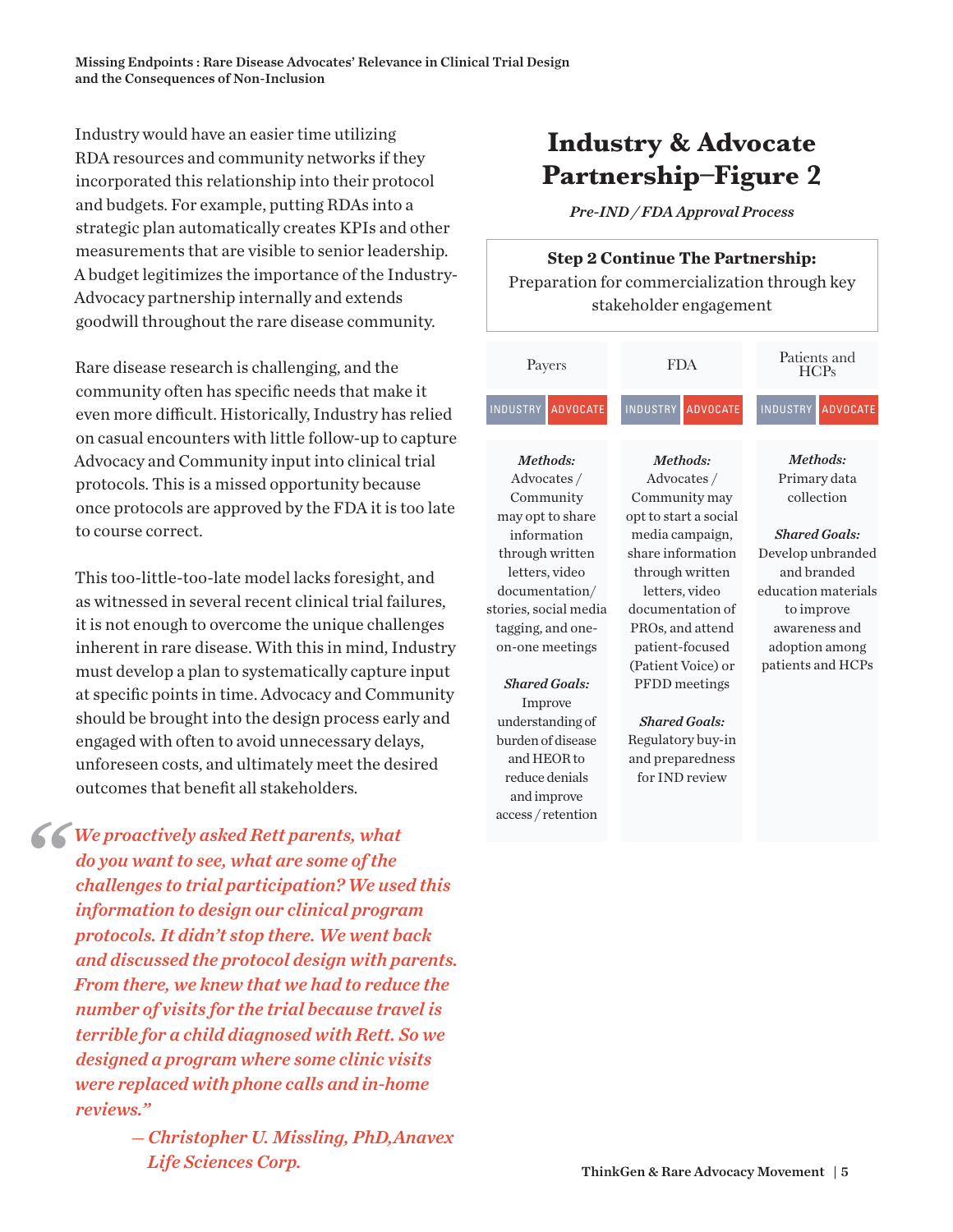## **Industry & Advocate Partnership–Figure 3**

*Commercialization*

#### **Step 3 Sustain The Partnership:**

Long-term success is dependent upon Industry's continuing its relationship with the Community

Reassess Community Needs / Collect RWE

INDUSTRY ADVOCATE INDUSTRY ADVOCATE

Stay Involved

*Methods:* In-person meetings, event attendance, share success stories

*Methods:* Primary data research, social media surveillance, video documentation

*Shared Goals:* Track patient outcomes on commercial drug, understand resources and support gaps, continued surveillance of unmet needs

*Shared Goals:* Lasting partnership with Community

The Industry-Advocacy partnership in Figure 1 is very similar to the FDA's Roadmap to patientfocused outcome measurement in clinical trials, which is a simple three-step process:

- Understanding the disease through natural history;
- Conceptualizing the expected treatment benefit; and
- Developing and selecting outcome measures to test in clinical research.

A strong case can be made to add a final step to the process: *Testing Industry's hypotheses with the patient community*. For example, qualitative interviews with the rare disease community provide the platform to test hypotheses prior to regulatory

review. Access to the community is easy with an Industry-Advocacy partnership already in place.

#### **Continue and Sustain the Partnership to Achieve Long-Term Success**

It is important to note that the relationship does not have to end once the trial begins. Figure 2 demonstrates how Industry-Advocate partnerships continue throughout the FDA approval process. While Industry cannot dictate what the Advocate/ Community does during this phase, the goals and objectives of each party typically remain the same: *obtain buy-in from all stakeholders*.

Industry-Advocacy partnerships continue during commercialization, as shown in Figure 3. In fact, Advocates and Community *want* Industry to stay involved so patients and caregivers remain invested and continue to be heard. Surprisingly, many Advocates state that Industry neglects the patient/ caregiver once the trial concludes. Patients and caregivers echo this belief, and feel abandoned by Industry's lack of post-trial follow-up. Industry does have valid concerns with ongoing patient/caregiver communication, such as adverse event reporting. However, the benefit of Industry's continued involvement and frequent touchpoints on patients and caregivers outweighs the concerns.

#### **Conclusion**

The stakes are extraordinarily high for both orphan drug developers and rare disease communities. Trials often fail to measure functional outcomes that reflect patients' greatest unmet needs. Failure to identify outcome measures that capture what patients value most contribute to delays, or worse denials, to therapy. Industry-Advocacy partnerships are key to mitigating the risk of missing endpoints. Moving forward it is critical for Industry to adopt internal strategies to fill the empty chair at the table and allow RDAs to influence and support clinical trial design.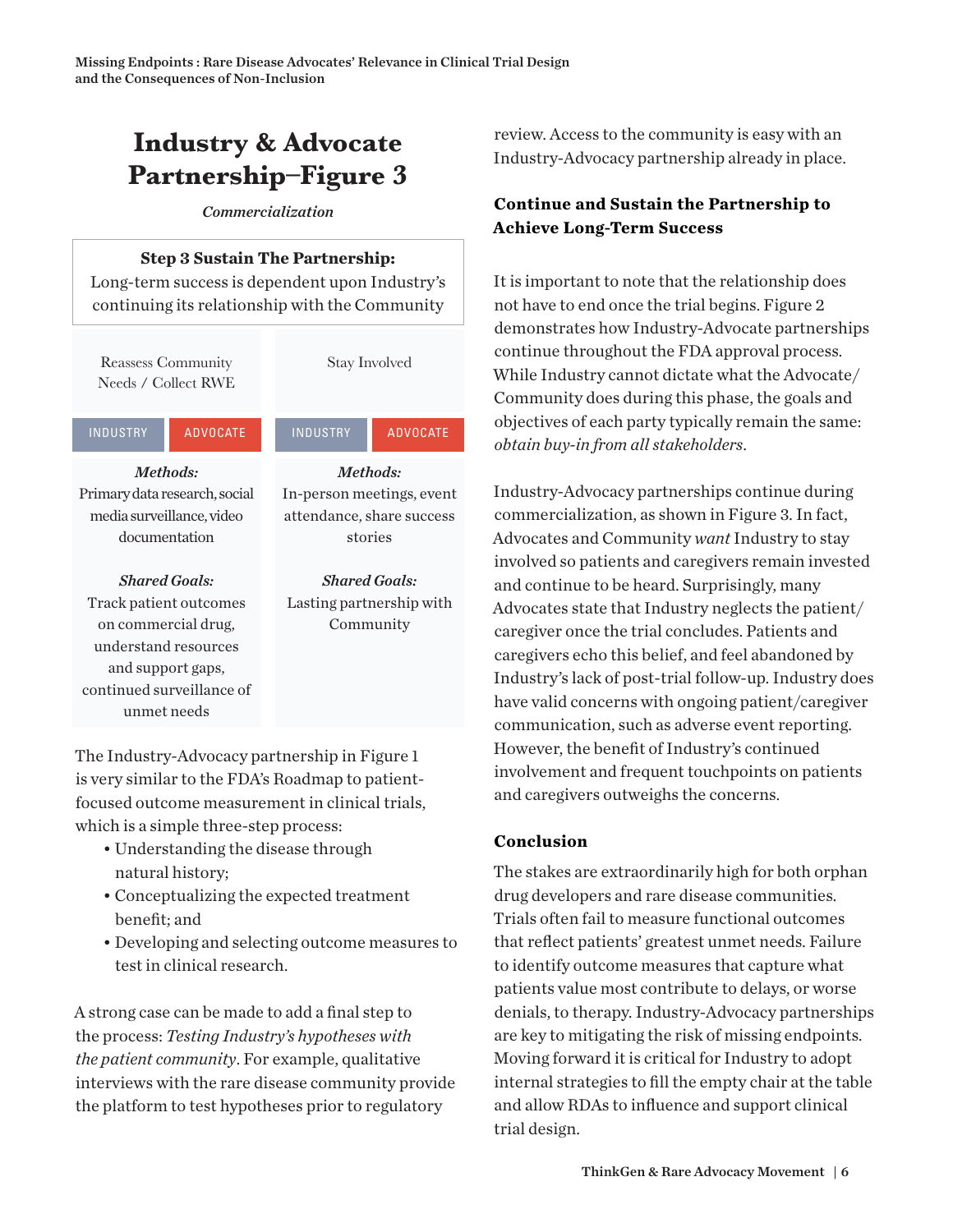# **Glossary**

(Rare Disease) Community: Patients, caregivers, advocates whose lives are afected by a rare disease.

(Orphan Drug) Industry: Manufacturer or academic center that is in the process of developing an orphan drug.

Rare Disease Advocate (RDA): Individual or groups of individuals who advocate on behalf of patients, survivors, and caregivers within one or more specific diseases or disorders.

# Rare Disease Organizations

#### **National Organization of Rare Disorders (NORD)**

NORD is a nonprofit patient advocacy organization founded in 1983 by leaders of several rare disease patient organizations. NORD focuses its attention on issues specific to rare disease patients, their families, and the organizations that serve them.

NORD, along with its more than 280 patient organization members, is committed to the identification, treatment, and cure of rare disorders through programs of education, advocacy, research, and patient services. More information can be found on NORD's website: https://www.rarediseases.org

#### **Global Genes**

Global Genes is a nonprofit patient organization founded in 2008 by Nicole Boice, founder and CEO. Originally called 'The Children's Rare Disease Network', Global Genes' mission is to eliminate the challenges of rare disease. As of 2014, Global Genes ofers 12 programs to the Rare Disease Community, including educational webinars, collaborative partnerships, annual events, and awareness platforms. More information is available at https://www.globalgenes.org

#### **EveryLife Foundation**

The EveryLife Foundation for Rare Diseases is a nonprofit organization dedicated to accelerating biotech innovation for rare disease treatments through science-driven public policy. EveryLife Foundation focuses on educating and activating the patient community to ensure they are heard by policy makers and Industry developing treatments for rare diseases. More information can be found at https://everylifefoundation.org

#### **Rare Advocacy Movement (RAM)**

The Rare Advocacy Movement (RAM) is a patient advocacy initiative focused on documenting the structure and dynamics of the rare disease patient advocacy landscape. RAM was founded by seasoned advocacy leaders dedicated to the Rare Disease Community. RAM supports transparency and clarifies misunderstandings about rare disease to ensure the Community is not overlooked, ignored or misrepresented. More information can be found at https://www.rareadvocacymovement.com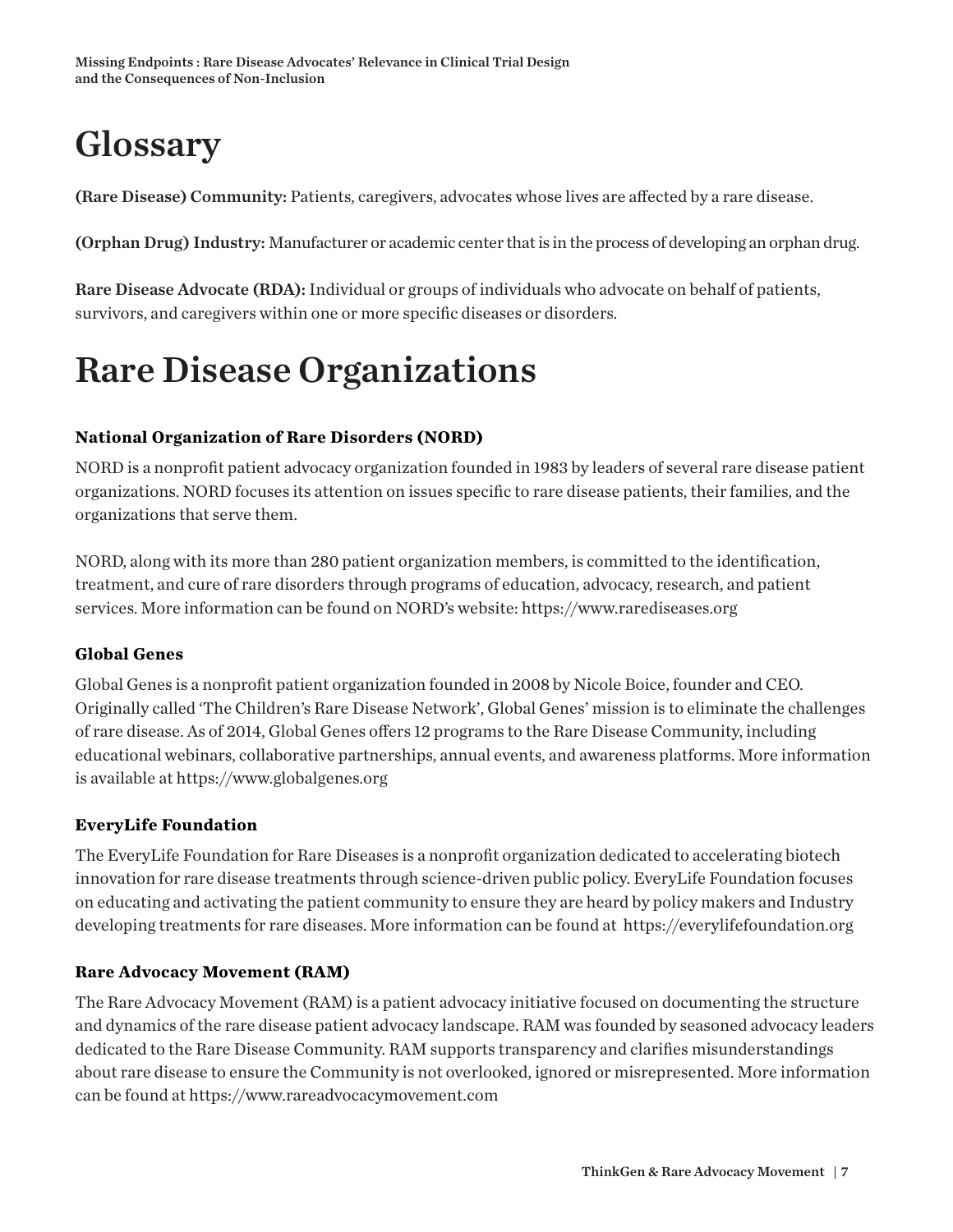# About the Authors

#### **Nadia Bodkin**

Born with three rare conditions herself, Nadia Bodkin is a seasoned rare disease patient advocate. After earning her Pharm.D. and M.S. from Rutgers University, Nadia went straight into patient advocacy work through EDSers United, a foundation she founded for Ehlers-Danlos Syndrome. She also facilitated and coordinated the development of the Rare Advocacy Movement (RAM), a patient advocacy Center of Insights initiative focused on documenting the ever-evolving complex structure and unique dynamics of the rare disease patient advocacy landscape. Nadia functions on the premise that she is to make the most of the time that she has left on this earth. She is determined to make a diference in the lives of those afected by rare conditions through advocacy and facilitating collaboration among all rare disease stakeholders that aim to improve the lives of those afected by rare conditions.

#### **Terri Ellsworth**

Terri Ellsworth advocates for Duchenne Muscular Dystrophy, a genetic condition that affects her son, who was diagnosed at the age of four and is now thriving at 18. Terri's son represents a small subset of rare disease people who have experienced success after being enrolled into a clinical trial for a drug that has significantly improved his quality of life and ability to function. She speaks to the mother care partner perspective, providing insight into the experience of gaining access to an efficacious therapeutic product for her son. Regardless of her son's good fortune, he still experiences difficult obstacles and challenges that are important to note and understand.

#### **Heather Flaherty**

Heather Flaherty has 15 years of experience executing primary market research studies for pharmaceutical and biotechnology companies. She currently works for ThinkGen, a healthcare market research firm located in Philadelphia, PA. While her therapeutic experience extends across multiple categories and audiences, Heather is passionate about rare diseases and helping Industry connect with patient communities. She recently had the opportunity to present a workshop at the Intellus Institute on how to include empathy in product and program design for rare diseases.

Heather can be reached at: heather.flaherty@think-gen.com

#### **About ThinkGen**

ThinkGen is a healthcare market research consultancy that routinely conducts primary research (e.g., natural history interviews, ad board moderation) on behalf of Industry. ThinkGen has a history in rare disease research, has published rare disease papers and articles, and is a NORD corporate sponsor.

More information can be found on ThinkGen's website: *https://think-gen.com*